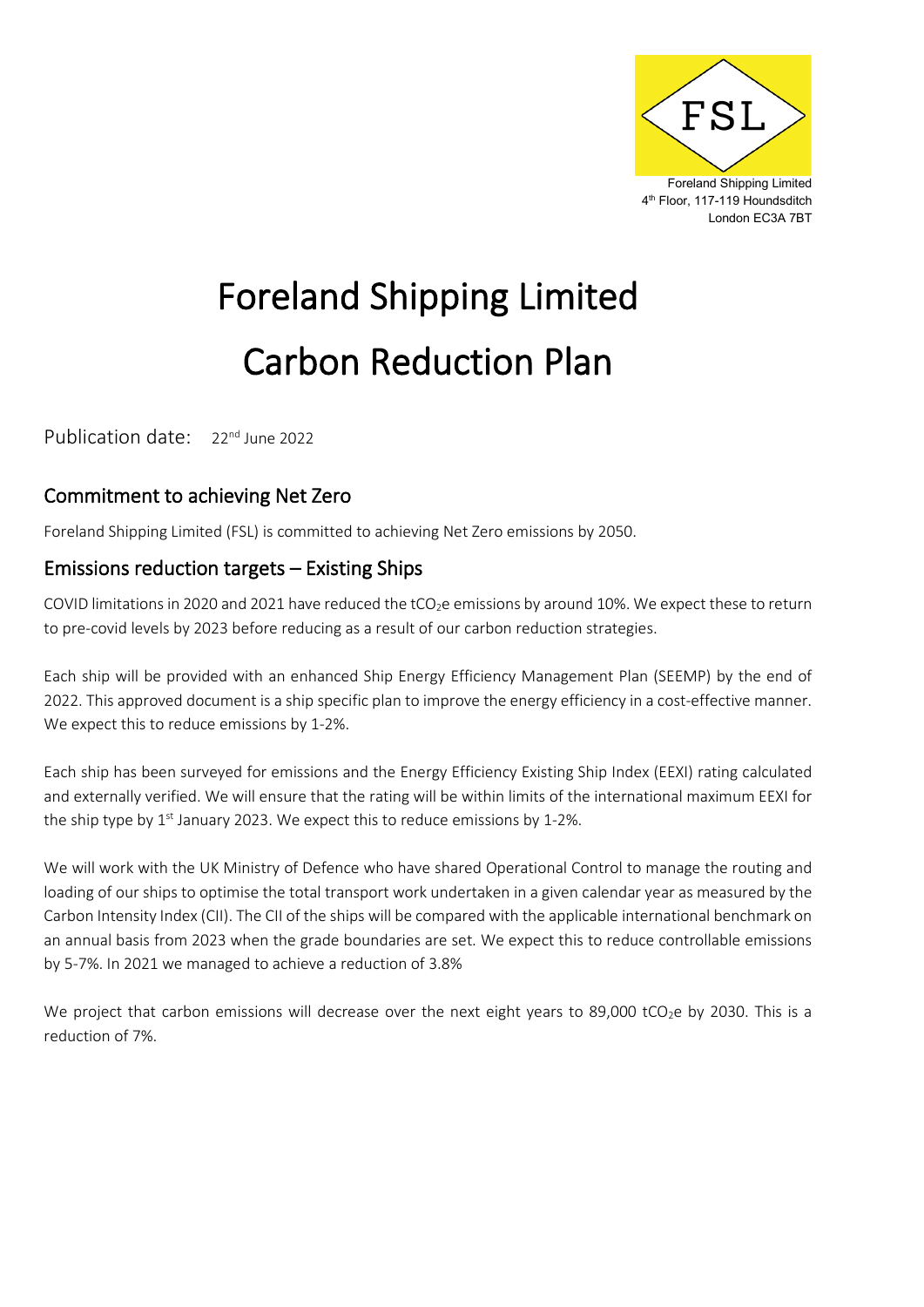# Carbon Reduction Projects

#### Completed Carbon Reduction Initiatives

The following environmental management measures and projects have been completed or implemented since the 2021 baseline. The carbon emission reduction achieved by these schemes equate to  $367$  tCO<sub>2</sub>e, a 0.5% reduction against the 2020 baseline and the measures will be in effect when performing the contract.

| Action           | Description                                                             | CO <sub>2</sub> | <b>Status</b> |
|------------------|-------------------------------------------------------------------------|-----------------|---------------|
|                  |                                                                         | Saving          |               |
|                  | Change the ships   LED lights replacing filament and fluorescent   0.5% |                 | Ongoing       |
| to LED lighting. | tube lamps throughout the ship on a fail and                            |                 |               |
|                  | replace basis.                                                          |                 |               |

AW Ship Management is responsible for the environmental management of the ships and holds the quality standard ISO 14001: Environmental Management.

In the future we hope to implement further measures for existing ships such as:

| Measure                    | Description                                                                |  |
|----------------------------|----------------------------------------------------------------------------|--|
| Automated Performance      | Install whole ship performance monitoring equipment to provide             |  |
| Monitoring                 | feedback on emissions, mechanical condition, and trends to improve         |  |
|                            | performance.                                                               |  |
| Shore Power                | Modify the ships to accept electrical power from the national grid in      |  |
|                            | ports where the facility is available, and the electricity generated has a |  |
|                            | lower carbon footprint than that generated on board.                       |  |
| Review the Engine Settings | Work with the UK Ministry of Defence to optimise economic speeds           |  |
| for economic speed range   | and set up/modify the mechanical plant accordingly.                        |  |
| Integrate Cargo Planning   | Work with the UK Ministry of Defence who have shared Operational           |  |
| with Voyage Planning       | Control to integrate cargo planning with voyage planning to provide        |  |
|                            | management information for the optimisation of load                        |  |

At the end of the operational life of the ships they will either be re-used in another trade or disposed of in accordance with The International Maritime Organisation Convention for the Safe and Environmentally Sound Recycling of Ships. We have modelled the scenario that all Foreland ships will be disposed of by 2050.

Future ships will be procured based on functionality and installation of suitable emergent and novel technologies to reduce  $tCO<sub>2</sub>e$  as and when they become available.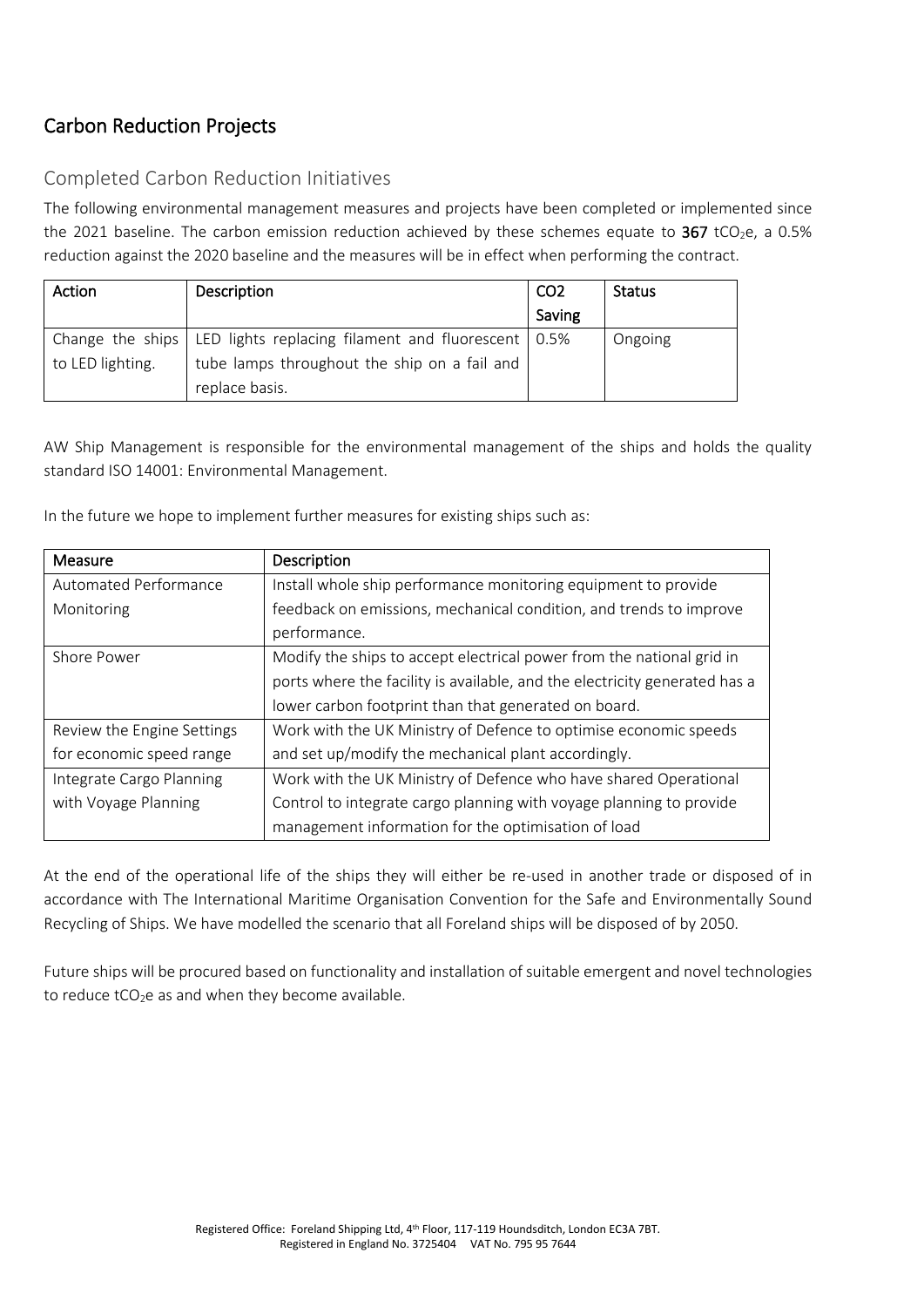#### Baseline Emissions Footprint

Baseline emissions are a record of the greenhouse gases that have been produced in the past and were produced prior to the introduction of any strategies to reduce emissions. Baseline emissions are the reference point against which emissions reduction can be measured.

| Baseline Year: 2020                                                                                                                                                                                  |                                                                                                                                                                                                     |                                                                                                       |                             |  |  |  |  |
|------------------------------------------------------------------------------------------------------------------------------------------------------------------------------------------------------|-----------------------------------------------------------------------------------------------------------------------------------------------------------------------------------------------------|-------------------------------------------------------------------------------------------------------|-----------------------------|--|--|--|--|
| Additional Details relating to the Baseline Emissions calculations.                                                                                                                                  |                                                                                                                                                                                                     |                                                                                                       |                             |  |  |  |  |
| DNV GL (accreditation number D-VS-16026-01-00) verified the tCO <sub>2</sub> e on all FSL ships for the year 2020 in<br>accordance with EU Regulation 2015/757. This has become the chosen baseline. |                                                                                                                                                                                                     |                                                                                                       |                             |  |  |  |  |
| Baseline year emissions:                                                                                                                                                                             |                                                                                                                                                                                                     |                                                                                                       |                             |  |  |  |  |
| <b>EMISSIONS</b>                                                                                                                                                                                     | TOTAL (tCO <sub>2</sub> e)                                                                                                                                                                          |                                                                                                       |                             |  |  |  |  |
| Scope 1                                                                                                                                                                                              | (Hurst Point 24,748 tCO <sub>2</sub> e, Hartland Point 23,965 tCO <sub>2</sub> e, Eddystone 24,513 tCO <sub>2</sub> e,<br>Anvil Point 22,727 tCO <sub>2</sub> e)<br>Total 95,953 tCO <sub>2</sub> e |                                                                                                       |                             |  |  |  |  |
| Scope 2                                                                                                                                                                                              | Office electricity 2.6 tCO <sub>2</sub> e (based on the Equity Share of Office Costs)                                                                                                               |                                                                                                       |                             |  |  |  |  |
| Scope 3<br>(Included<br>Sources)                                                                                                                                                                     | 4.Upstream<br>transportation<br>and distribution                                                                                                                                                    | Transportation between technical warehouse<br>and ships.                                              | 4.3 $tCO2e$                 |  |  |  |  |
|                                                                                                                                                                                                      | 5. Waste generated<br>in operations                                                                                                                                                                 | Transport of waste to approved disposal sites<br>in the UK                                            | $2.6$ tCO <sub>2</sub> e    |  |  |  |  |
|                                                                                                                                                                                                      | 6. Business Travel                                                                                                                                                                                  | Transportation of employees (not in owned<br>vehicle)                                                 | $1.8$ tCO <sub>2</sub> e    |  |  |  |  |
|                                                                                                                                                                                                      | 7. Employee<br>Commuting                                                                                                                                                                            | Transport of employees between their<br>homes and worksites                                           | 43.6 tCO <sub>2</sub> e     |  |  |  |  |
|                                                                                                                                                                                                      | 9. Downstream<br>transportation and<br>distribution                                                                                                                                                 | Transportation and distribution of products<br>sold by the reporting company in the<br>reporting year | Nil-included in<br>Scope 1. |  |  |  |  |
| <b>Total</b><br><b>Emissions</b>                                                                                                                                                                     | 96,008 tCO <sub>2</sub> e                                                                                                                                                                           |                                                                                                       |                             |  |  |  |  |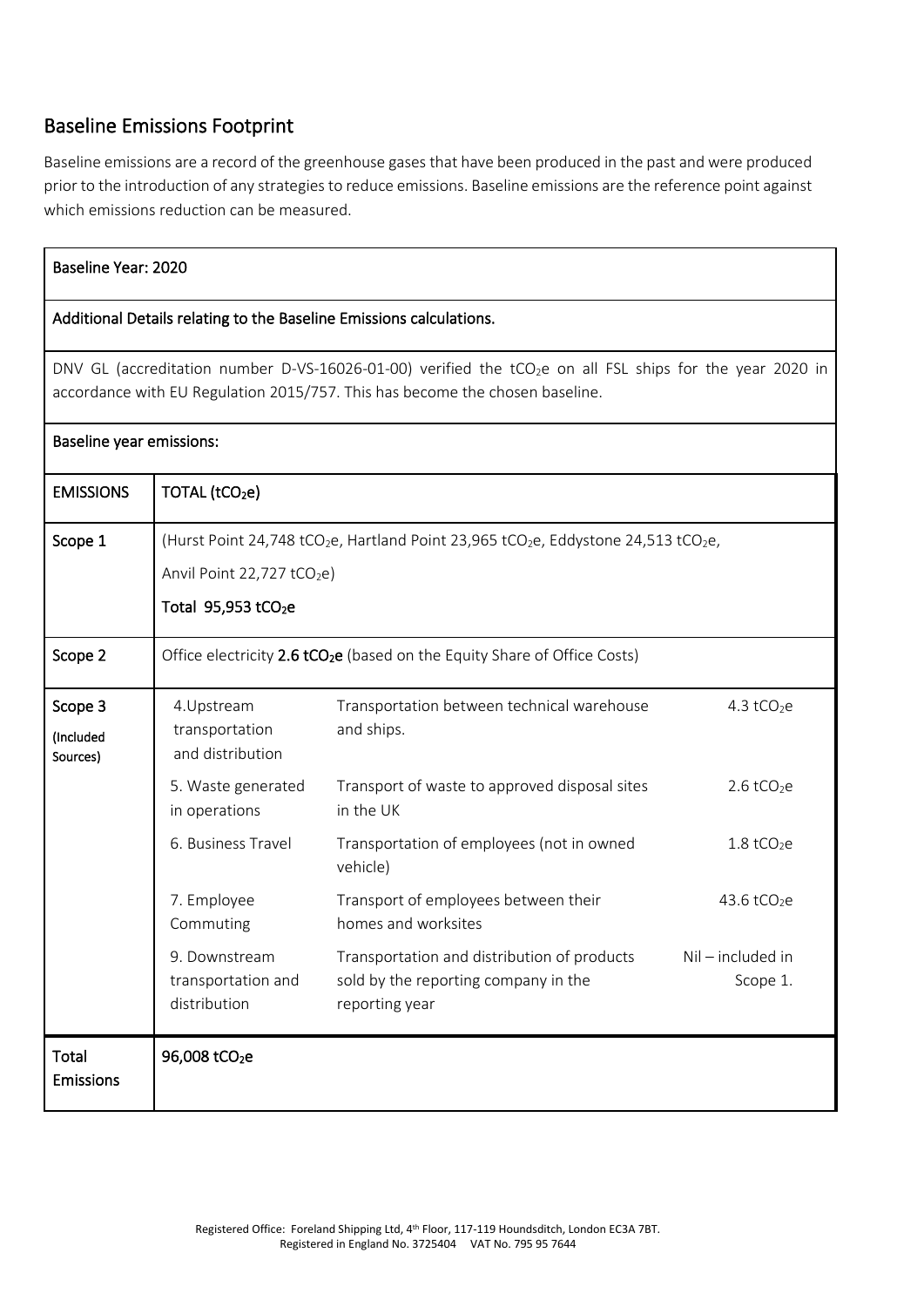## Current Emissions Reporting

#### Reporting Year: 2021

DNV GL (accreditation number D-VS-16026-01-00) verified the tCO<sub>2</sub>e on all FSL ships for the year 2021 in accordance with EU Regulation 2015/757.

| <b>EMISSIONS</b>              | TOTAL (tCO <sub>2</sub> e)                                                                                                                                                                          |                                                                                                       |                                 |
|-------------------------------|-----------------------------------------------------------------------------------------------------------------------------------------------------------------------------------------------------|-------------------------------------------------------------------------------------------------------|---------------------------------|
| Scope 1                       | (Hurst Point 24,616 tCO <sub>2</sub> e, Hartland Point 23,426 tCO <sub>2</sub> e, Eddystone 20,813 tCO <sub>2</sub> e,<br>Anvil Point 23,426 tCO <sub>2</sub> e)<br>Total 92,281 tCO <sub>2</sub> e |                                                                                                       |                                 |
| Scope 2                       | Office electricity 2.6 tCO <sub>2</sub> e                                                                                                                                                           |                                                                                                       |                                 |
| Scope 3<br>(Included Sources) | 4.Upstream<br>transportation and<br>distribution                                                                                                                                                    | Transportation between technical<br>warehouse and ships.                                              | 4.5 $tCO2e$                     |
|                               | 5. Waste generated in<br>operations                                                                                                                                                                 | Transport of waste to approved<br>disposal sites in the UK                                            | 2.2 $tCO2e$                     |
|                               | 6. Business Travel                                                                                                                                                                                  | Transportation of employees (not<br>in owned vehicle)                                                 | 2.2 tCO <sub>2</sub> e          |
|                               | 7. Employee<br>Commuting                                                                                                                                                                            | Transport of employees between<br>their homes and worksites                                           | 47.3 $tCO2e$                    |
|                               | 9. Downstream<br>transportation and<br>distribution                                                                                                                                                 | Transportation and distribution of<br>products sold by the reporting<br>company in the reporting year | $Nil$ – included in<br>Scope 1. |
| <b>Total Emissions</b>        | 92,340 tCO <sub>2</sub> e                                                                                                                                                                           |                                                                                                       |                                 |